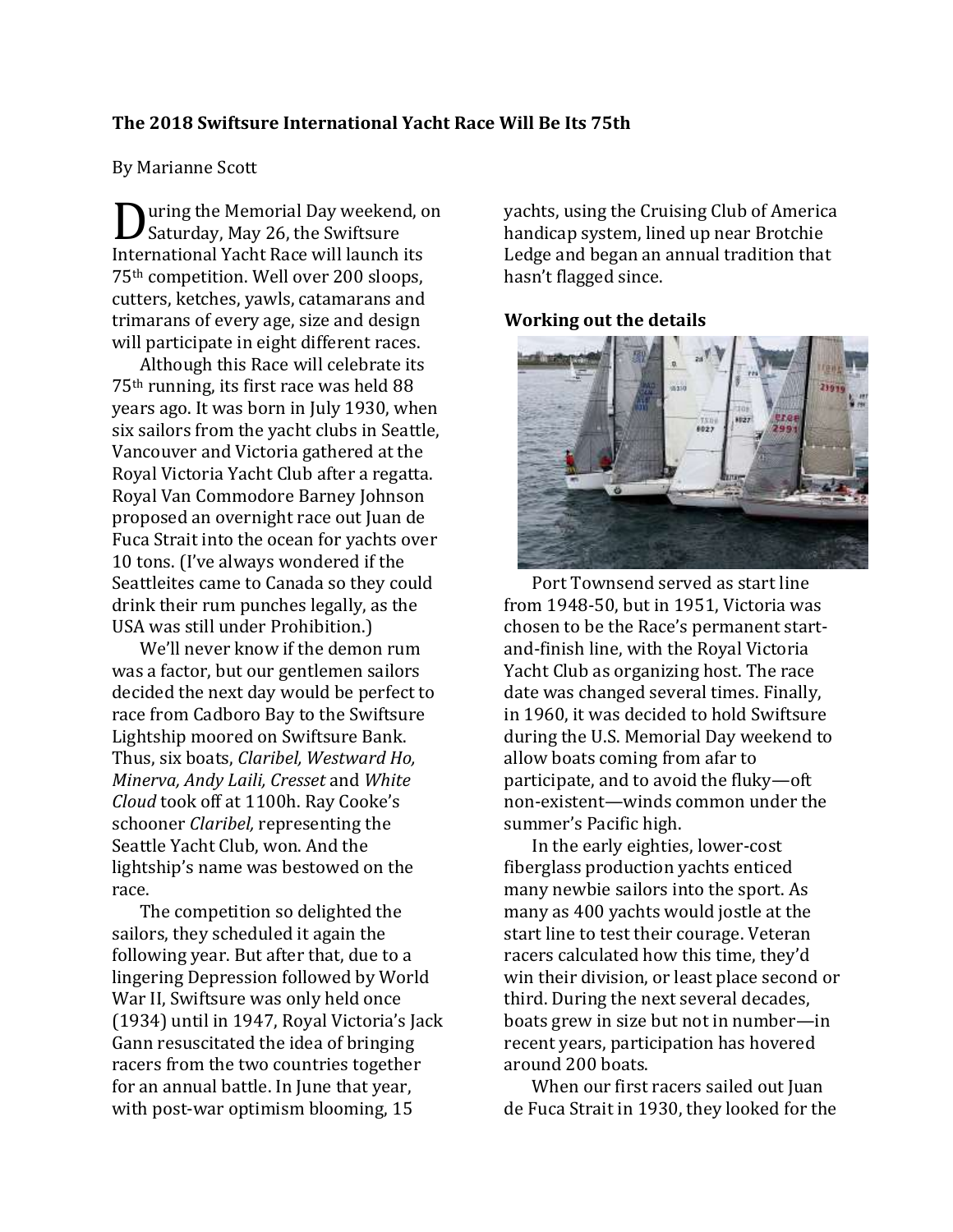bright red hull of the Swiftsure Lightship anchored on Swiftsure Bank as its rounding mark. The last lightship retired in 1961, and ever since, an anchored Royal Canadian Navy vessel has marked the Swiftsure Bank turning point. Not every racer has had had an eye out for those giant marks: In 1951, *Ono* was the first yacht to miss the lightship and kept going until a Canadian naval ship caught her 20 miles beyond the turning mark*.* In 1953, *Dragoon* hit the lightship while rounding it.



Other changes that have taken place over the decades Swiftsurers have been racing include material advances, increased safety requirements, ever expanding electronic navigation and instant communications.

Sails and lines have seen tremendous improvements. Heavy hemp or cotton sails, based on plant materials, have been replaced by Dacron and nylon, derived from fossilized plants deposited millions of years ago. Cored, synthetic and stretchresistant lines have similarly supplanted hemp, manila and jute ropes.

Early racers used lighthouses, beacons and dead reckoning as navigational aids. The first electronic device that helped sailors determine their location was Loran C. In 1980, Bob Bentham learned that one of his fellow sailors had installed

a Loran just before the annual race. "I realized I just had to have one," he told me. "I went right down to the electronic shop and bought my own. It seemed almost miraculous. Now of course, it's totally obsolete. We have a GPS showing our exact location on our e-charts, with a radar overlay, and with AIS showing both cargo ships and many competitors."

Communications have evolved so that Race headquarters know where all boats are located throughout the contest. Each yacht carries a SPOT device, signalling its exact location. That's a sharp contrast with the earlier methods of finding yacht positions. Bob Smith recalls his voyages on his powerboat, *Scot Free.* "Along with *Shelimar*, we'd roam all night up and down Juan de Fuca and when sighting a few boats, we'd call the Sheringham Coast Guard station on the High Frequency radio and ask them to patch us through by phone to Swiftsure headquarter. In the '80s, we used a single-sideband radio to transmit the boats' progress and later, by VHF. When SPOT transponders became the norm in 2006, our powerboats retired from Swiftsure."

## **Swiftsure's allure**

Why has Swiftsure continued to attract competitors? Seattle-based Bruce Hedrick, a long time racer, told me, "I think it's a combination of things. Victoria is a great destination and not just for the racers but for their families as well. Next, Royal Vic has done an amazing job of really understanding the demographics of their participants. It's doable for smaller boats. As the Long Course attendance dropped off and the Sooke race increased, they changed rating limits on the shorter races and created events that fit the desires of the racers."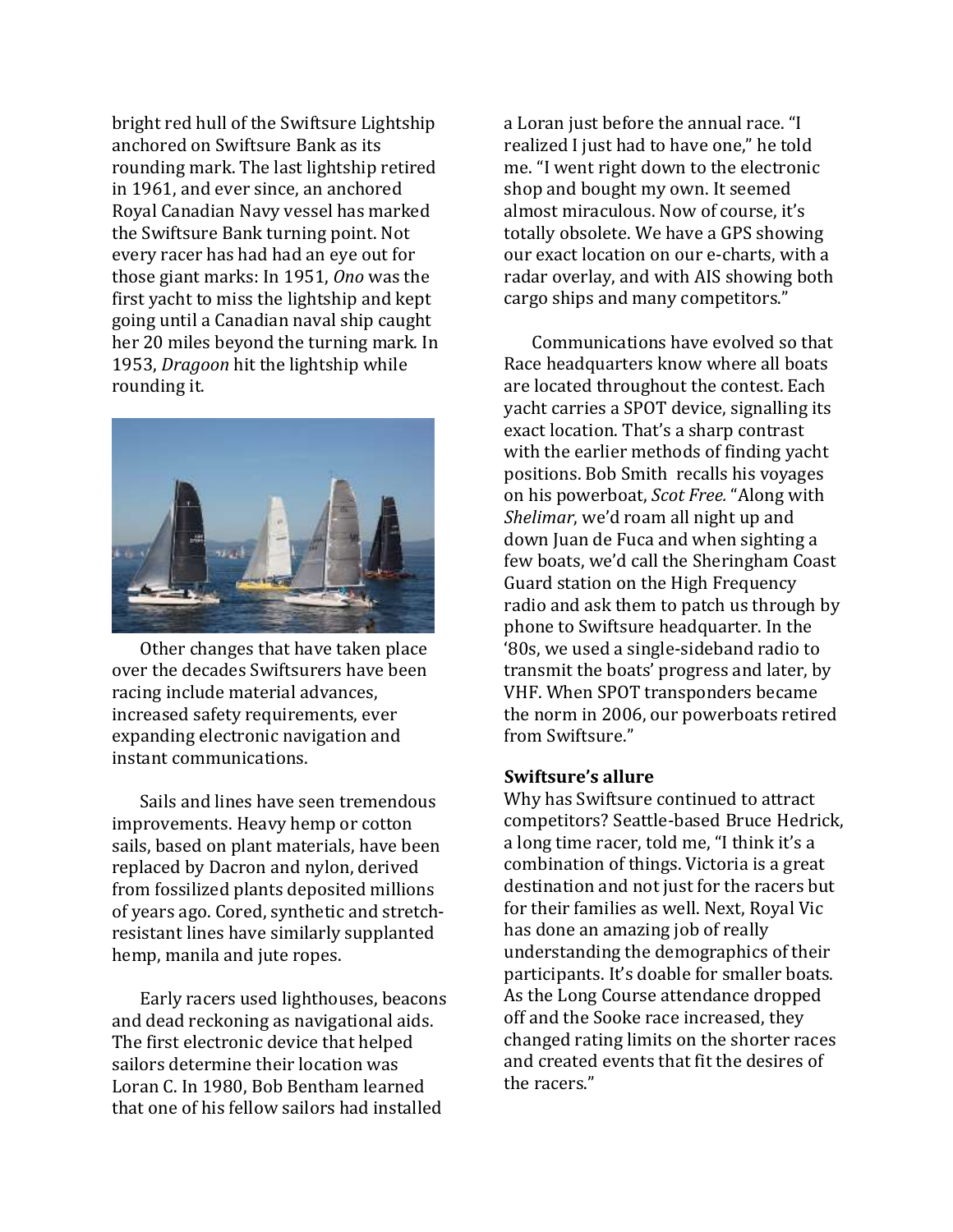Swiftsure is also the only international race that can be completed in under three-to-four days. And because it's international—Oregon Offshore racers sometimes "double up" by joining Swiftsure and in 1988, Russian members of the Antares Yacht Club near Vladivostok signed up—the race is more prestigious and competitive than, say, the Wednesday night races against your usual sailing buddies.

#### **Why Swiftsure Is Challenging**

One reason Port Townsend was chosen as the start line in the late 1940s was so that sailors could avoid the dangers of Race Passage, the notorious channel between Race Rocks and Vancouver Island, whose wild currents have rammed many a boat and ship into stony shores. At full flood or ebb, the passage can sustain currents of six knots. Add high winds, fog and the dark of night, and racers agree Race Passage always tests the best of sailors.

The winds can be fluky and unpredictable. The 1958 race was the first to be dubbed "Driftsure." Lacking wind and confronted by a strong flood, yachts were pushed east well behind Trial Island. In 2002, that pattern was repeated and boats unable to anchor in the deep Strait were carried as far as San Juan Island. Few boats were able to complete that contest.

And just so you know, the 2018 Swiftsure won't be an exception—a strong flood will run until 3:48 pm on Saturday. Sailors are hoping for good winds to defeat the currents pushing back.

Bruce Hedrick, the Race weather forecaster, explains the likely weather and wind patterns at the annual skipper briefing. He's well aware, of course, of the wind's fickleness. "Perhaps the reason Swiftsure is so popular is that no two

races are ever the same," he said. "They claim in fact, that NOAA sends its weather forecasters to the Pacific Northwest to teach them humility."

Sailor/racer Richard Dewey generates the tidal maps for each Swiftsure, which are also presented at the skippers' meeting. "I appreciate the challenges created by strong tides and currents and trying to navigate successfully through these," he said. Dewey, who's associate director of Sciences Services at Ocean Networks Canada, said that even better current predictions will be available in 2019. "We're installing high-frequency



radar antennas in Juan de Fuca. These will measure actual rather than general currents in specific locations. The information will be useful to both scientists and sailors."

Ron McKenzie, who sails a J-37, *Future Primitive*, reflected on the 2017 race. "We didn't have the best results," he said. "But we gave it our all. Of my 43 Swiftsures, that was the only one with fog and wind all night all the way back. We gybed in the dark fog through Race Passage in 25 knots, never seeing Race Rocks or land on the left, with crewmember David Lloyd calling the minutes for each gybe. And then, as has happened many times before, we spent almost three hours completing